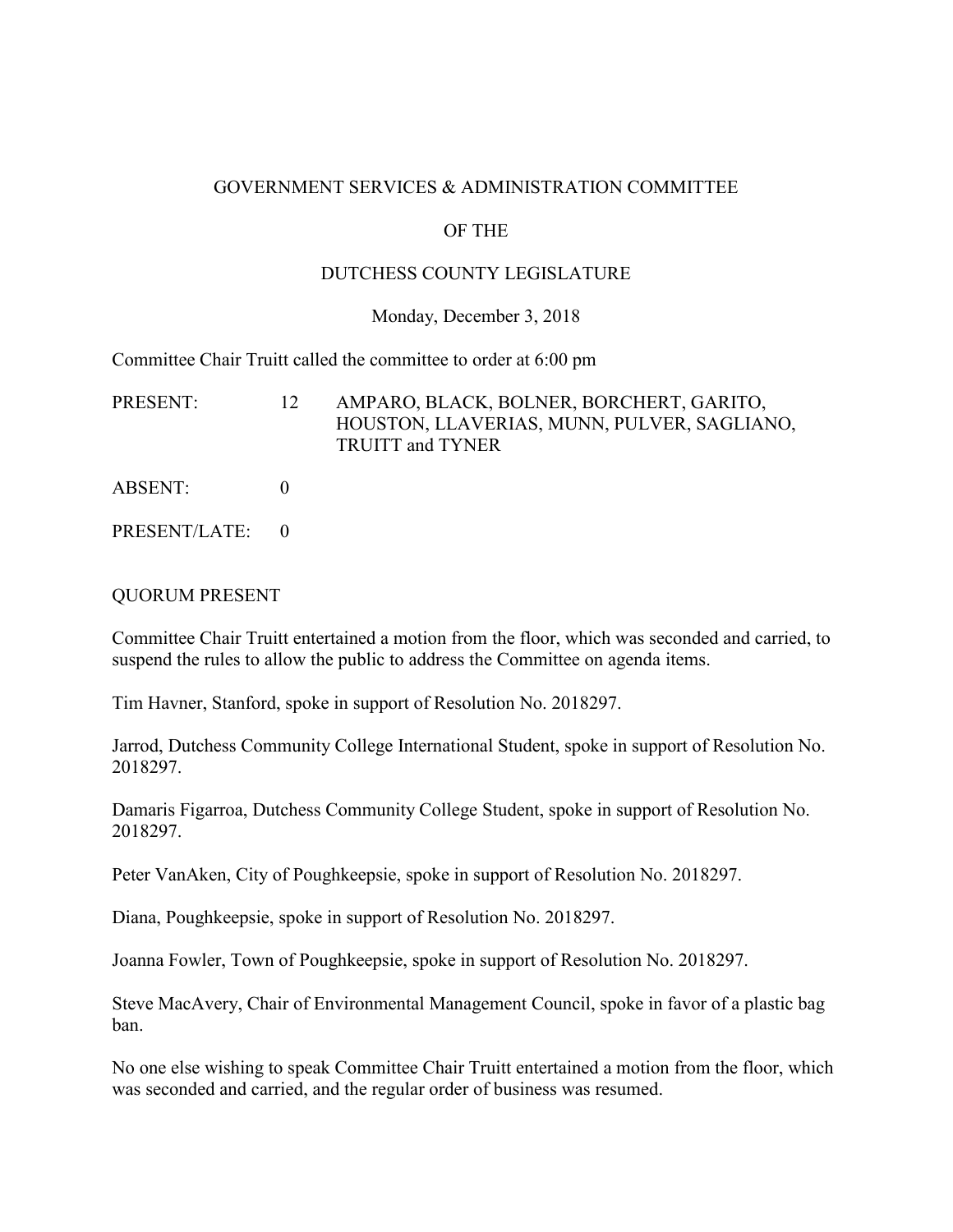## **2018297** A LOCAL LAW PROHIBITING THE PROVISION OR SALE OF SINGLE USE PLASTIC CARRYOUT BAGS AT RETAIL POINT-OF-SALE AND IMPLEMENTING A SURCHARGE ON RECYCLABLE PAPER CARRYOUT BAGS AND OTHER BAGS PROVIDED AT RETAIL POINT-OF-SALE

Minority Leader Black, duly seconded by Assistant Minority Leader Munn, moved the foregoing resolution. Discussion resulted as follows:

Minority Leader Black, duly seconded by Assistant Minority Leader Munn, made a motion to amend the resolution to add the following as Section 5(B) and Section 6(C) with all subsections to be relettered accordingly:

Section 5(B) and Section 6(C). Any purchase made in whole or in part through the Special Supplemental Nutrition Program for Women, Infants, and Children (WIC) or the Supplemental Nutrition Assistance Program (SNAP) shall not be subject to a charge for carryout bags.

Roll call on the foregoing amendment resulted as follows:

| AYES:   |          | AMPARO, BLACK, BOLNER, BORCHERT, GARITO,<br>HOUSTON, LLAVERIAS, MUNN, PULVER, SAGLIANO,<br><b>TYNER</b> |
|---------|----------|---------------------------------------------------------------------------------------------------------|
| NAYS:   | $\sim$ 1 | <b>TRUITT</b>                                                                                           |
| ABSENT: |          |                                                                                                         |

The foregoing amendment was adopted.

Minority Leader Black, duly seconded by Assistant Minority Leader Munn, made a motion to amend the resolution to add Section 15 as follows:

SECTION 15. SEQRA DETERMINATION.

It is hereby determined, pursuant to the provisions of the State Environmental Quality Review Act, 8 NYECL Section 0101 et seq., and its implementing regulations. Part 617 of 6 NYCRR, that the adoption of this local law is a "Type II" Action within the meaning of Section 617.5(c) (20) and (27) of 6 NYCRR, and, accordingly, is of a class of actions which do not have a significant impact on the environment and no further review is required." [6NYCRR Section 617.5(c) (20) and (27) apply to: "(20) routine or continuing agency administration and management, not including new programs or major reordering of priorities that may affect the environment" and "(27) adoption of regulations, policies, procedures, and local legislative decisions in connection with any action on this list"]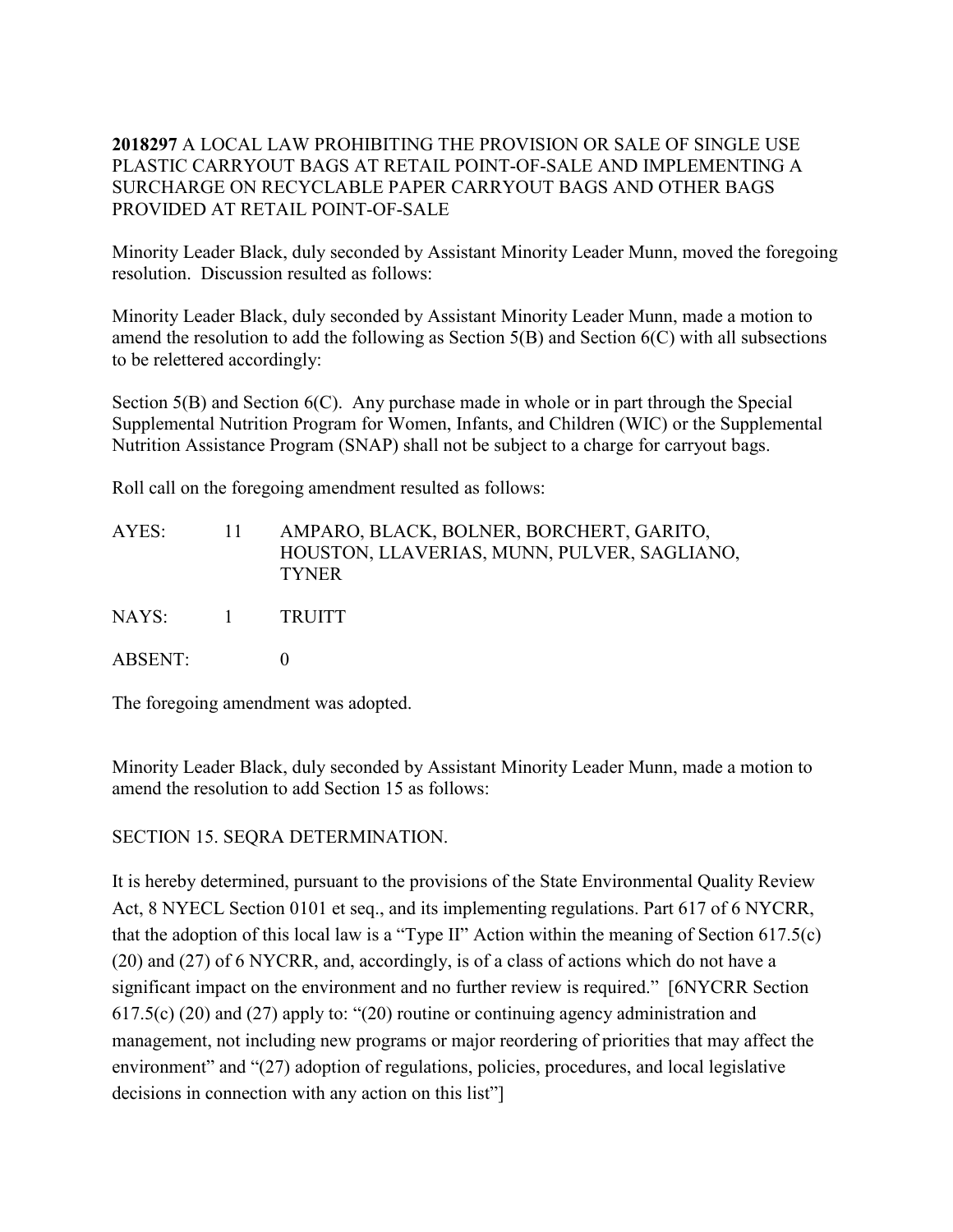Roll call on the foregoing amendment resulted as follows:

AYES: 12 AMPARO, BLACK, BOLNER, BORCHERT, GARITO, HOUSTON, LLAVERIAS, MUNN, PULVER, SAGLIANO, TRUITT, TYNER

NAYS: 0

ABSENT: 0

The foregoing amendment was adopted.

Committee Chair Truitt stated that because the local law was amended, it would need to be relaid on the desks.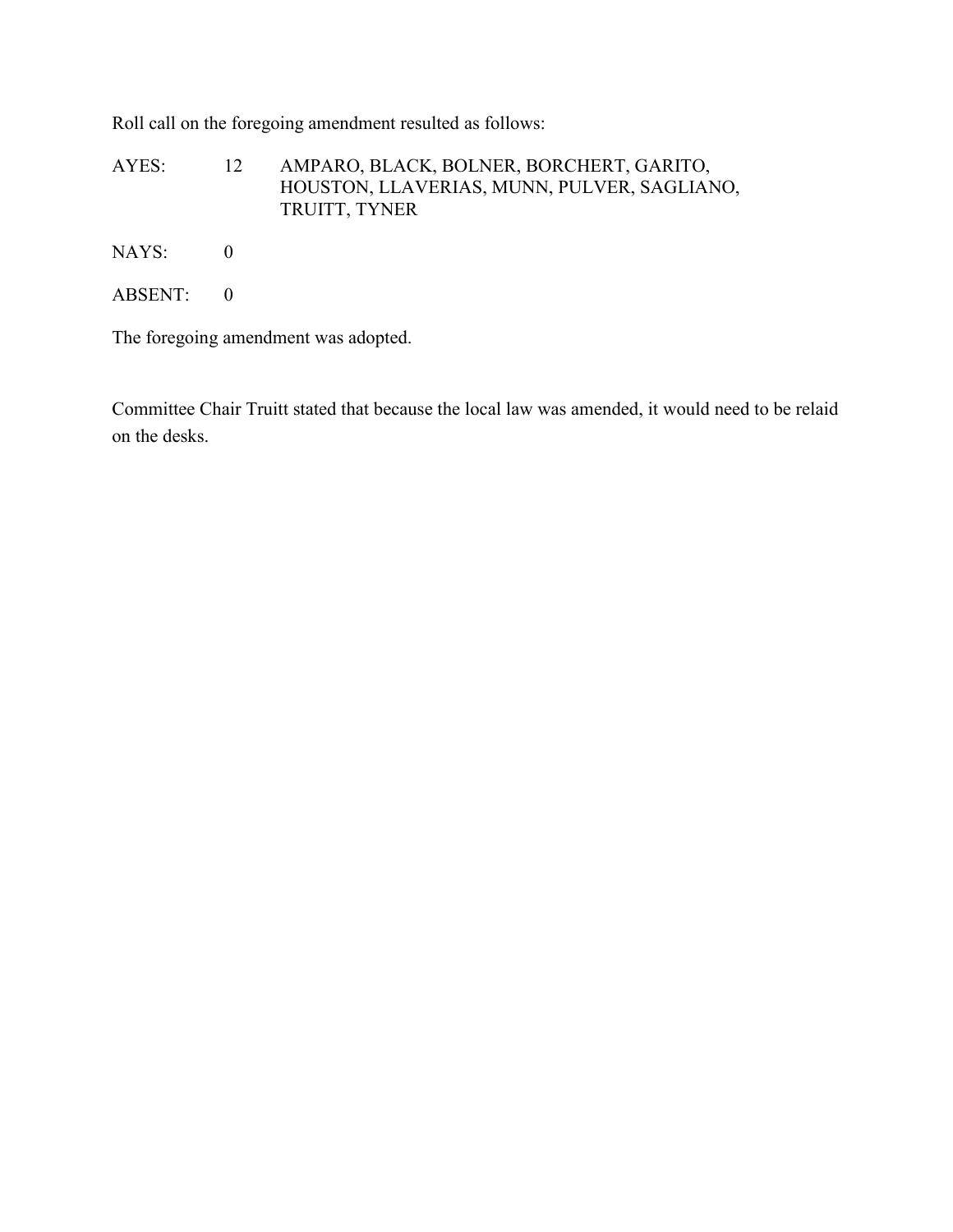## **2018298** A LOCAL LAW REGULATING THE USAGE OF PLASTIC BAGS

Majority Leader Sagliano, duly seconded by Assistant Majority Leader Bolner, moved the foregoing resolution. Discussion resulted as follows:

Minority Leader Black, duly seconded by Assistant Minority Leader Munn, made a motion to amend the resolution to add the following as Section 8:

Section 8. This law will not impede or supersede any ordinance, resolution, or local law that has been or will be enacted by a village, town, or city within the County of Dutchess which prohibits retail stores operating within their jurisdiction from disturbing or providing plastic and/or paper bags to their customers or requires a fee on paper bags and other plastic bag alternatives.

Roll call on the foregoing amendment resulted as follows:

| AYES: | $\mathfrak{b}$ | BLACK, MUNN, LLAVERIAS, TYNER, AMPARO, HOUSTON               |
|-------|----------------|--------------------------------------------------------------|
| NAYS: | 6 <sup>1</sup> | BOLNER, BORCHERT, GARITO, PULVER, SAGLIANO,<br><b>TRUITT</b> |

ABSENT: 0

The foregoing amendment was defeated.

Legislator Garito, duly seconded by Minority Leader Black, made a motion to amend the resolution to amend the resolution to add Section 7 as follows:

## SECTION 7. SEQRA DETERMINATION.

It is hereby determined, pursuant to the provisions of the State Environmental Quality Review Act, 8 NYECL Section 0101 et seq., and its implementing regulations. Part 617 of 6 NYCRR, that the adoption of this local law is a "Type II" Action within the meaning of Section 617.5(c) (20) and (27) of 6 NYCRR, and, accordingly, is of a class of actions which do not have a significant impact on the environment and no further review is required." [6NYCRR Section 617.5(c) (20) and (27) apply to: "(20) routine or continuing agency administration and management, not including new programs or major reordering of priorities that may affect the environment" and "(27) adoption of regulations, policies, procedures, and local legislative decisions in connection with any action on this list"

Legislator Attorney Volkman stated that this amendment doesn't provide for a substantive change to the local law itself. He added it was a procedural matter and the amendment did not require the local law to be relaid on the desks.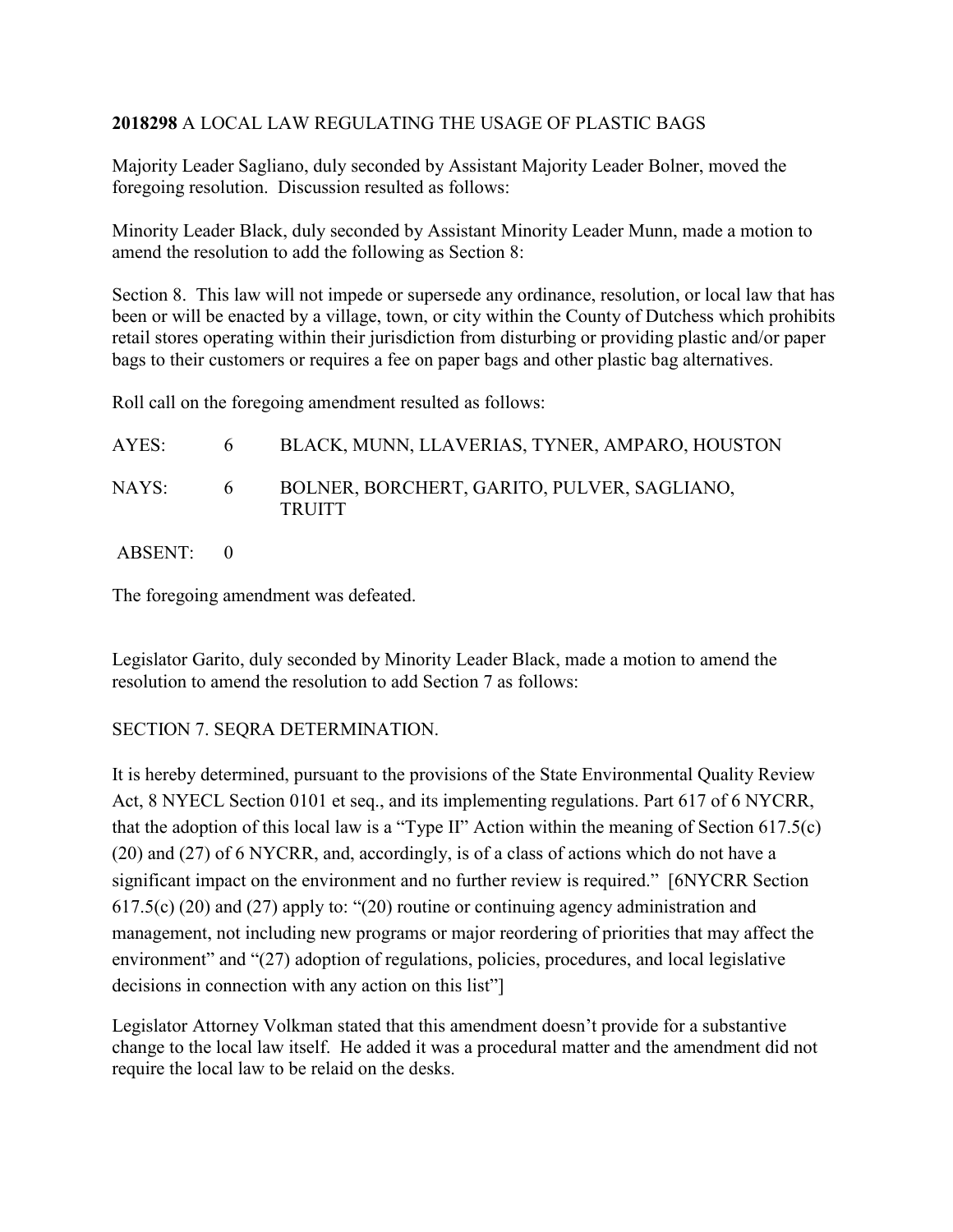Roll call on the foregoing amendment resulted as follows:

AYES**:** 12 Pulver, Sagliano, Bolner, Black, Munn, Llaverias, Borchert, Truitt, Tyner, Amparo, Garito, Houston

 $NAYS: 0$ 

ABSENT: 0

The foregoing amendment was adopted.

Minority Leader Black, duly seconded by Assistant Minority Leader Munn, made a motion to amend the body of Section 1 to read as follows:

The Dutchess County Legislature finds that plastics, specifically plastic bags, are a significant burden on the global and local environment. By banning plastic bags at retail points-of-sale and applying a \$0.05 fee to alternative bags provided at retail points-of sale, this will encourage consumers to use more environmentally friendly and reusable bags.

Roll call on the foregoing amendment resulted as follows:

| AYES:   | $\mathcal{D}$   | Black, Munn, Llaverias, Tyner, Amparo                       |
|---------|-----------------|-------------------------------------------------------------|
| NAYS:   | $7\overline{ }$ | Pulver, Sagliano, Bolner, Borchert, Truitt, Garito, Houston |
| ABSENT: |                 |                                                             |

The foregoing amendment was defeated.

Minority Leader Black, duly seconded by Assistant Minority Leader Munn, made a motion to amend the body of Section 4 to read as follows:

- A. Any Store that provides a Paper bag or a Reusable bag must charge a minimum of \$0.05 for each bag provided.
- B. Any purchase made in whole or in part through the Special Supplemental Nutrition Program for Women, Infants, and Children (WIC) or the Supplemental Nutrition Assistance Program (SNAP) shall not be subject to a charge for carryout bags.
- C. Stores may provide their customers with Reusuable bags free of charge for a two-week period each year from January  $1<sup>st</sup>$  to January  $15<sup>th</sup>$ .
- D. All stores must indicate on the Customer receipt the number of Reusable bags provided and the total amount charged for the bags.
- E. All monies collected by a Store under this law will be retained by the Store.
- F. Each Store is strongly encouraged to educate its staff to promote Reusable bags and to post signs encouraging Customers to use Reusuable bags.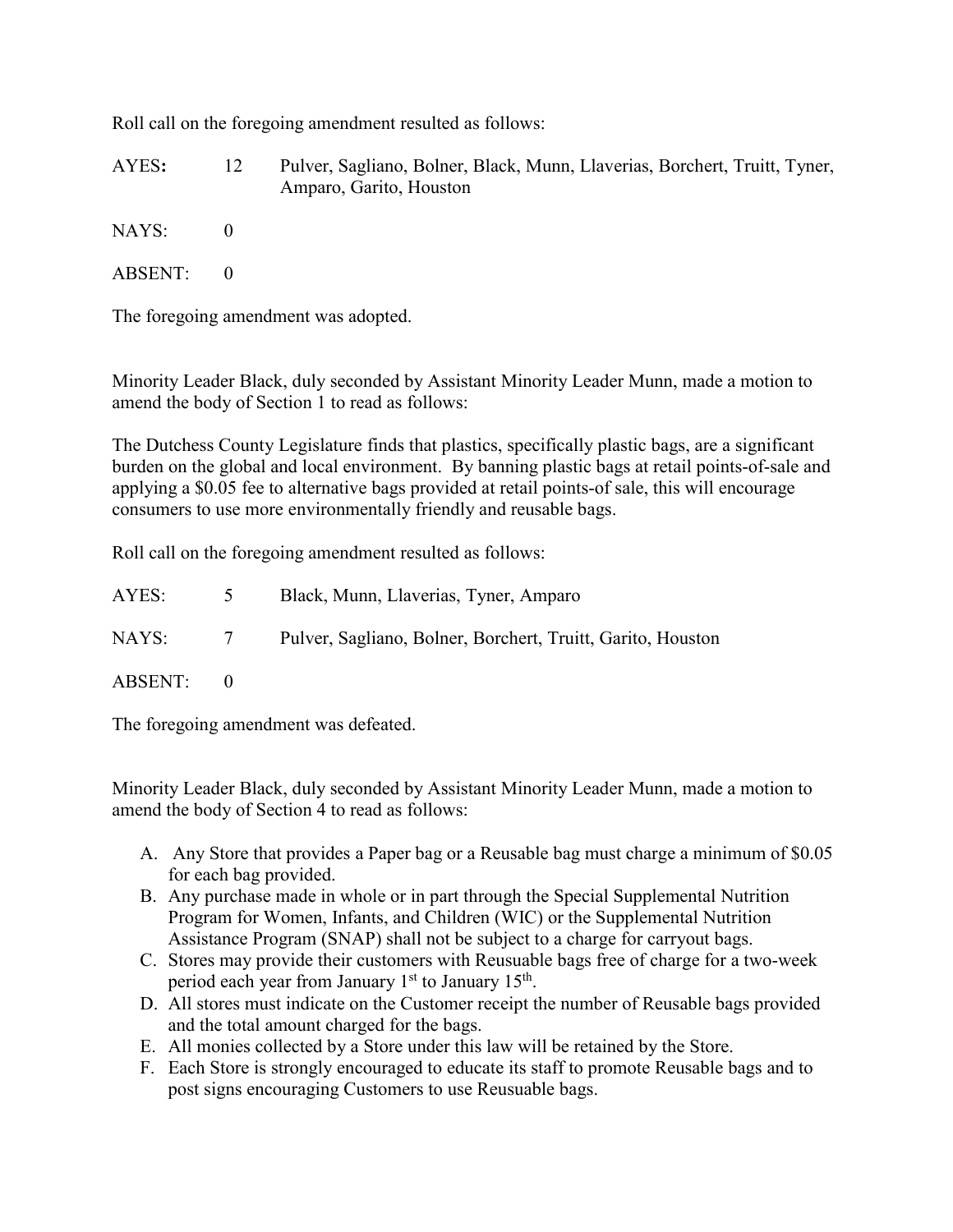G. No stores shall provide a Credit to any Person specifically for the purpose of offsetting or avoiding the carryout bag charge required by this law.

Roll call on the foregoing amendment resulted as follows:

| AYES:   | $\mathcal{D}$  | Black, Munn, Llaverias, Tyner, Amparo                       |
|---------|----------------|-------------------------------------------------------------|
| NAYS:   | $7\phantom{0}$ | Pulver, Sagliano, Bolner, Borchert, Truitt, Garito, Houston |
| ABSENT: | $\bigcirc$     |                                                             |

The foregoing amendment was defeated.

Roll call on the foregoing resolution resulted as follows:

# AYES**:** 12 Pulver, Sagliano, Bolner, Black, Munn, Llaverias, Borchert, Truitt, Tyner, Amparo, Garito, Houston

- NAYS: 0
- ABSENT: 0

The foregoing resolution was adopted.